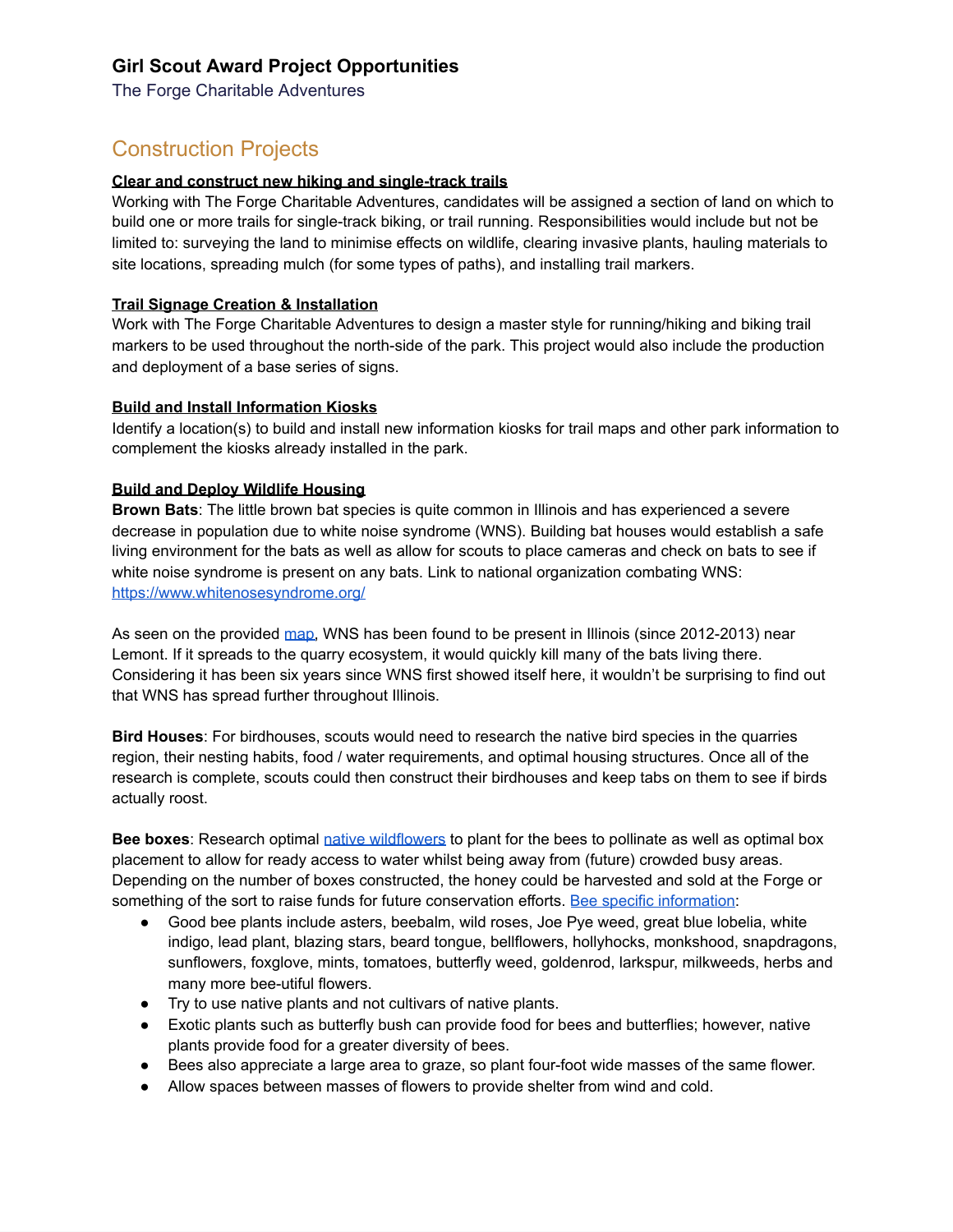# **Girl Scout Award Project Opportunities**

The Forge Charitable Adventures

### **Build & Install Planter Boxes**

There are five public parking lots overseen by The Forge Charitable Adventures that would benefit greatly from the addition of style-appropriate planter boxes. Working with TFCA, determine design style and location for placement as well as the types of plants and wildflowers to be planted.

### **Build & Install Outdoor Fitness Equipment**

Build and deploy outdoor workout equipment at several points along the north-side loop trail for open use by community members (*Fit-Trail style*).

## **Build and Deploy Public Furniture**

The property features more than 5 miles of walking, running and biking trails (and we're always adding more). With all those trails, people need places to sit and relax, take in the sights, observe nature, and relax. Scouts can work with The Forge Charitable Adventures to choose locations at which to build and deploy benches and picnic tables.

# Restoration Projects

## **Invasive Species Removal**

There are more than 200 acres of open land at The Forge that are overrun by Buckthorn, Honeysuckle, Tree of Heaven, and other invasive tree and plant species. Our goal is to eliminate them and re-introduce native plants and grasses over the next decade. Scouts can choose to clear

### **Land & Wildlife Surveys**

Scouts could be assigned to specific sections of the park and do ecological surveys. They could rope off sections (ie. an acre), catalogue plant life, mark trees and other native plants, and look for invasive species. Scouts could then use this survey data to create plans to improve / maintain the ecology of their respective area (removal of invasive species, clearing of excess dead trees, etc.) and make them a reality. Over time, they can continue monitoring their area and see the effects on the ecology. Survey data will be shared with the Forge so that the Forge can assist in conservation efforts and maintain them in the future.

### **Water Surveys**

Scouts would go to the various quarries and take water samples in order to test for contaminants and water quality. Depending on the state of the water, scouts could then do research and formulate plans to remedy issues found and then put them into action. In addition to water surveys, surveys of aquatic life and possible reintroduction of native wildlife / removal of invasive species (ie. addition of native freshwater mussels to improve water quality, removal of excess carp, addition of bass and other quarry specific fish, etc.) could prove to be beneficial as well.

### **Wildflower / Native Plant Gardens**

Scouts can research native [wildflowers](https://extension.illinois.edu/wildflowers/directory.cfm)/plants and then plant them throughout the property. Due to the scope of the total land area, this would be another project that would be benefited by zoning off specific areas of the Forge. Certain species of Illinois wildflower are endangered in Illinois (such as black snakeroot) and restoration of these endangered plant species would help to restore the natural ecology of the region. In addition, these wildflower gardens would attract beneficial pollinating insects such as bees and butterflies, further helping the local ecosystem. After construction is complete and flowering has